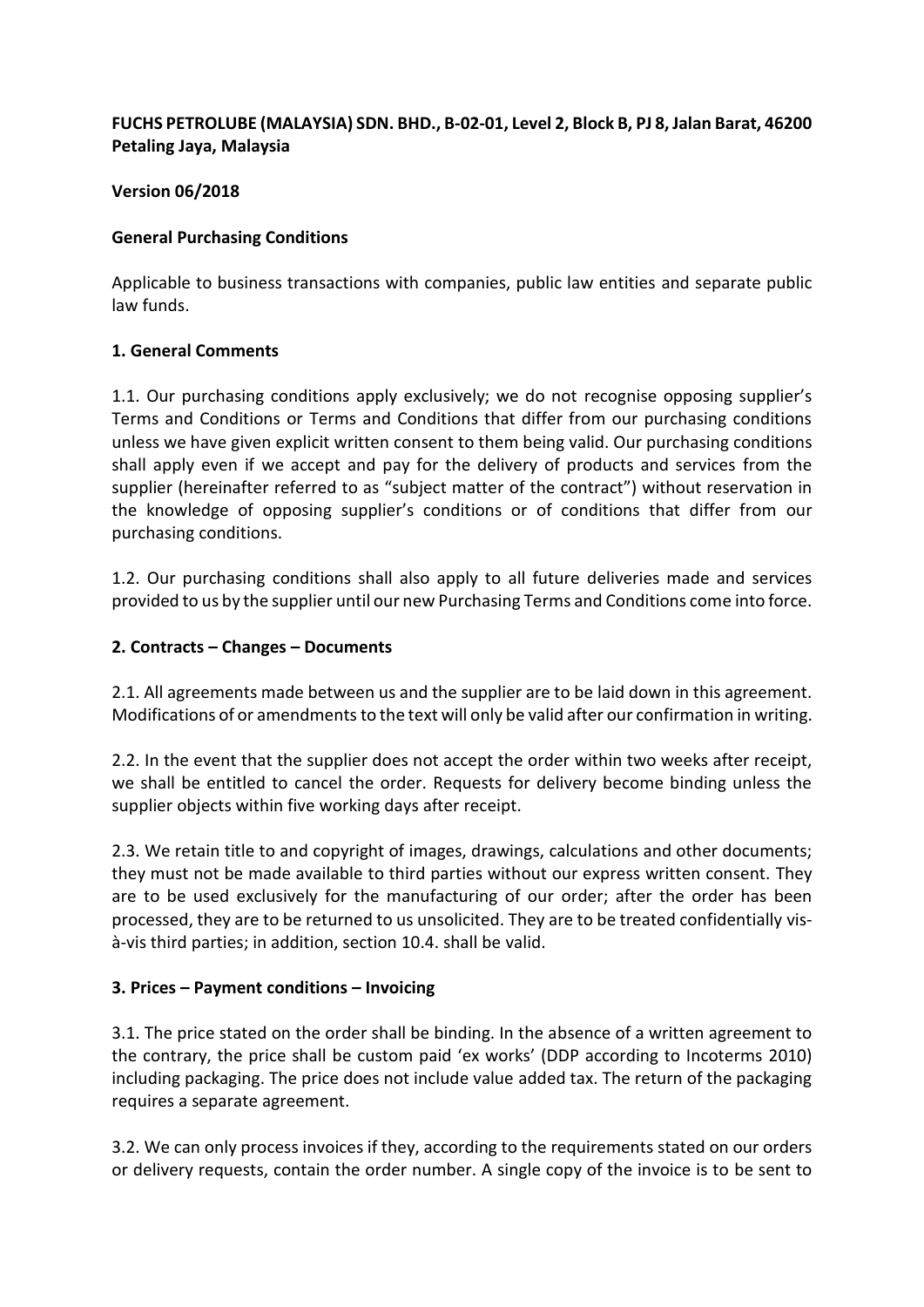the respective printed address and must include the invoice number and other features that facilitate allocation; the invoice must not be sent with the delivery. Any consequences arising from non-adherence to these rules must be borne by the supplier unless he can prove that he is not responsible.

3.3. Unless a separate agreement has been made, the invoice shall either be paid within 14 days subject to the deduction of a 2 % rebate for early payment or within 30 days without deduction after the due date of the request for payment and the receipt of the invoice as well as the goods or the provision of the services. Payment shall be made subject to invoice accounting.

3.4. We shall be entitled to set-off and retention rights to the extent permitted by law.

## **4. Delivery**

4.1. Divergences from the agreed contracts and orders shall only be admissible upon our prior consent in writing.

4.2. Agreed deadlines and/or timelines are binding and of essence between the contracting parties.

4.3. It is the arrival of the goods on our premises that determines whether the delivery date or period has been adhered to. Unless delivery has been agreed 'ex works' (DAP or DDP according to Incoterms 2010) the supplier shall need to make the goods available in good time taking into consideration the time required for loading and dispatch agreed with the forwarder.

4.4. The supplier is obliged to notify us immediately in writing if circumstances occur or if he becomes aware of circumstances that will lead to a non-adherence to the delivery time.

4.5. If agreed delivery dates and/or periods are not adhered to, we have a lawful claim. In particular, we shall be entitled, after expiry of an appropriate period without results, to claim damages instead of the goods/services and to request cancellation. If we claim damages, the supplier shall have the right to prove to us that he is not responsible for the breach of duty.

4.6. The unreserved acceptance of a late delivery of goods or services does not imply that we have waived our right to claim for damages due to us on the grounds of late delivery of goods or services.

4.7. Partial deliveries are on principle inadmissible unless we have given our explicit consent in writing and we can reasonably be expected to accept them.

## **5. Force Majeure**

Force Majeure, strikes, plant breakdown that is not caused by anybody, unrest, public authority regulations and other unavoidable events give us the right – notwithstanding our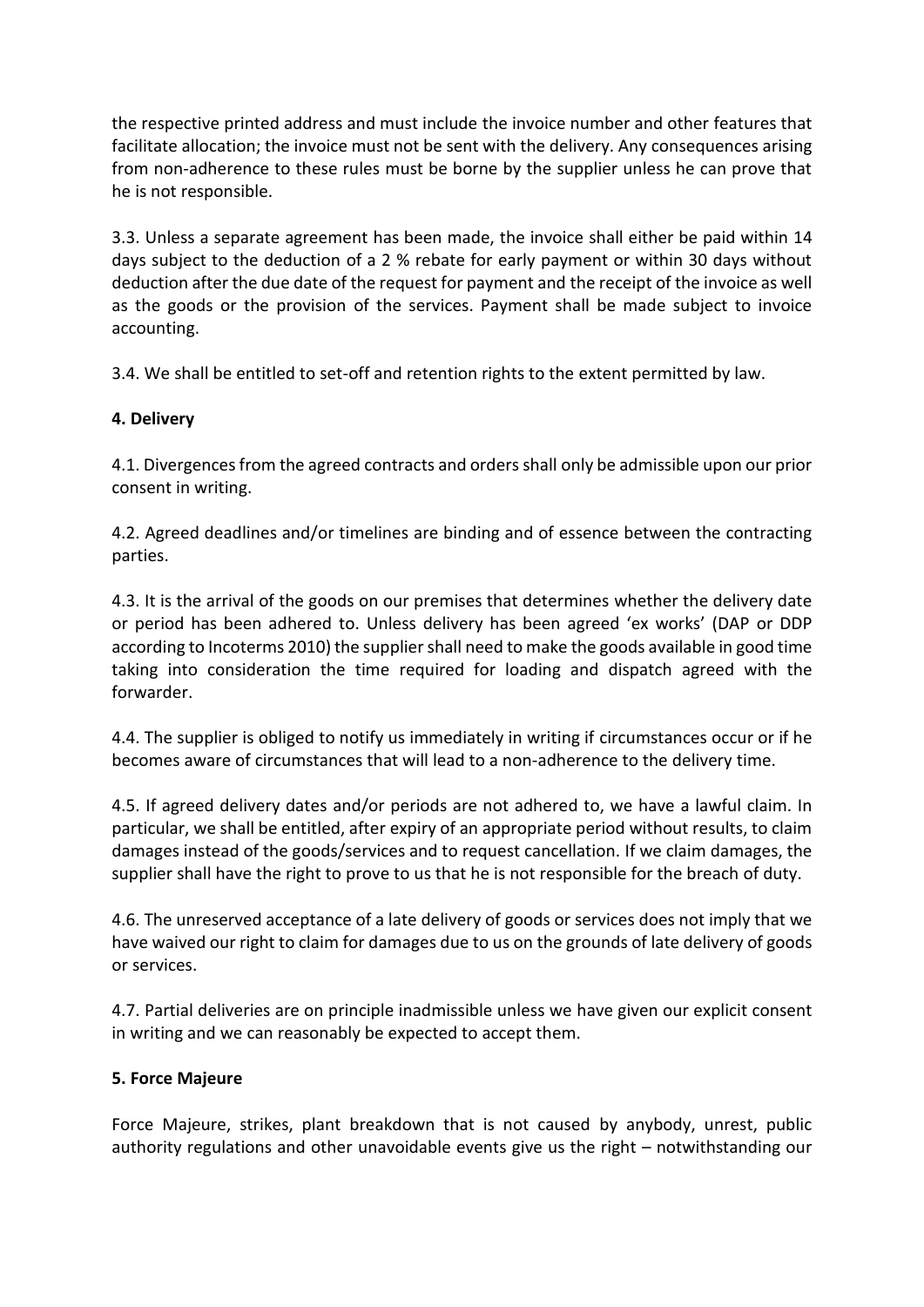other rights – to cancel the contract fully or in parts if these events continue for a substantial length of time and result in a considerable drop in our demand.

## **6. Passing of the Risk**

Unless there are written agreements to the contrary, the supplier shall bear the risk until the goods have been received by us or by the person authorised by us at the place where, according to the order, the goods are to be delivered.

#### **7. Inspection of Defects – Liability for Defects**

7.1. Acceptance of the goods is subject to our inspection to ensure freedom from defects. Unless there is any agreement to the contrary, upon receipt, the goods will be inspected by us only with regard to externally visible damage and deviations regarding identity and quantity that can be seen from the outside. We are entitled to examine the subject matter of the contract as far as and as soon as this isfeasible and in line with proper business procedure. Upon discovery, we shall immediately notify the supplier of any defects; such notification is deemed to be made on time if it is received by the supplier within five working days from receipt of the goods or, in the event of hidden defects, upon discovery. In such an event, the supplier waives his right to raise an objection by claiming belated notification of defects.

7.2 Unless there is any agreement to the contrary, upon discovery and/or notification of any defects and/or hidden defects by us to the supplier as stipulated in section 7.1 above, we are not bound to return the rejected goods to the supplier.

7.2. The Sale and Goods Act 1957 and/or other related statutory regulations with regard to defects of quality or of title shall apply to us unless provisions to the contrary have been made below; in any event, we shall be entitled to request that the supplier either remedies the defect or delivers new goods. We expressly reserve the right to claim damages, in particular the right to claim damages in lieu of services.

7.3. In urgent cases, in particular to prevent acute danger or to avoid greater damage, we shall be entitled to remedy the defects ourselves or to have them remedied by a third party at the expense of the supplier if it is impossible to give the supplier the opportunity of supplementary performance.

7.4. Any claims concerning defects of quality shall fall under the statute of limitations within 6 years starting from the delivery of the subject matter of the contract.

7.5. If the defectiveness of the subject matter of the contract gives rise to expenditure, in particular to transport, travelling, labour or material costs or to costs caused by a goods received inspection that exceeds customary levels, the supplier shall bear these costs.

7.6. If, due to the defectiveness of the subject matter of the contract delivered to us by the supplier, we are obliged to take back goods produced and/or sold by us or if, due to this, the price at which we sell our goods is reduced by our customers or if, due to this, any other claims are made against us, we reserve the right of recourse vis-à-vis the supplier. Based on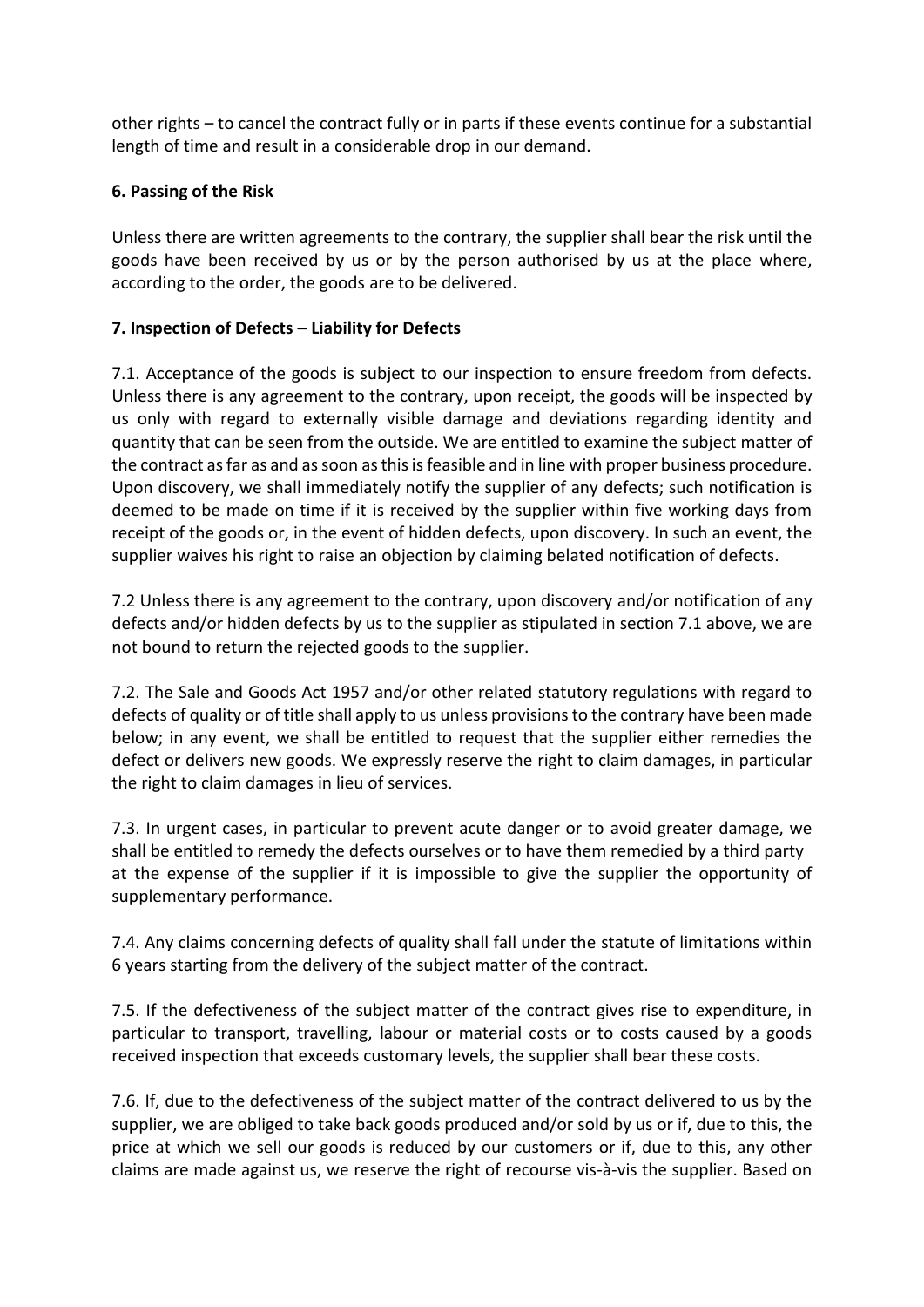our rights regarding defects, we shall not need to make our claim within a set period of time, which would otherwise be required.

7.7. We can demand that the supplier indemnifies us for the expenditure that we had to bear with regard to our customers because they were entitled to claim from us the costs arising from the retrospective action, in particular the transport, travelling, labour and material costs, if the defect has already existed at the time the risk passed on to us.

7.8. Notwithstanding the provisions laid down under section 7.4. (statute of limitation for claims concerning defects), the cases referred to under sections 7.6. and 7.7. shall fall under the same statute of limitations on which we have fulfilled the claims made against us by our customers and, at the latest, six years after the delivery has been made by the supplier.

## **8. Product Warranty – Release – Indemnity Insurance**

8.1. As far as the supplier is responsible for a product defect, he shall be obliged to release us from any claims for damages made by third parties upon our first request as this defect has occurred in his domain and area of organisation and as he himself shall be liable vis-à-vis third parties. In such an event, the supplier shall bear all costs and expenditure including the costs of any potential legal procedures or recall actions. We shall – as far as possible and as far as we can be expected to do so – notify the supplier of the content and extent of any recall measures to be carried out and we shall give him an opportunity to present his side. Other statutory claims shall remain unaffected.

8.2. The supplier undertakes to maintain a product warranty insurance in a reasonable amount; if we are entitled to further damages, our rights shall be unaffected.

## **9. Rights of Protection**

9.1. The supplier shall ensure that, in connection with his delivery, no rights of third parties shall be breached.

9.2. If, concerning such a matter, claims by a third party are made against us, the supplier shall, upon written demand made by us, be obliged to release us from any such claims; we shall not be entitled to enter into any agreements and, in particular, to come to an arrangement with the third party without the supplier giving his consent.

9.3. The supplier's duty to release us from claims refers to all expenditure that necessarily arises for us from or in connection with demands made by a third party.

9.4. The period of limitation is five years starting from the conclusion of the contract.

# **10. Retention of Title – Providing Parts – Tools – Confidentiality**

10.1. We shall retain title to any goods provided by us to the supplier. The processing or transformation of these by the supplier shall be carried out on our behalf. If the parts to which we retain title are processed together with other items that do not belong to us, we acquire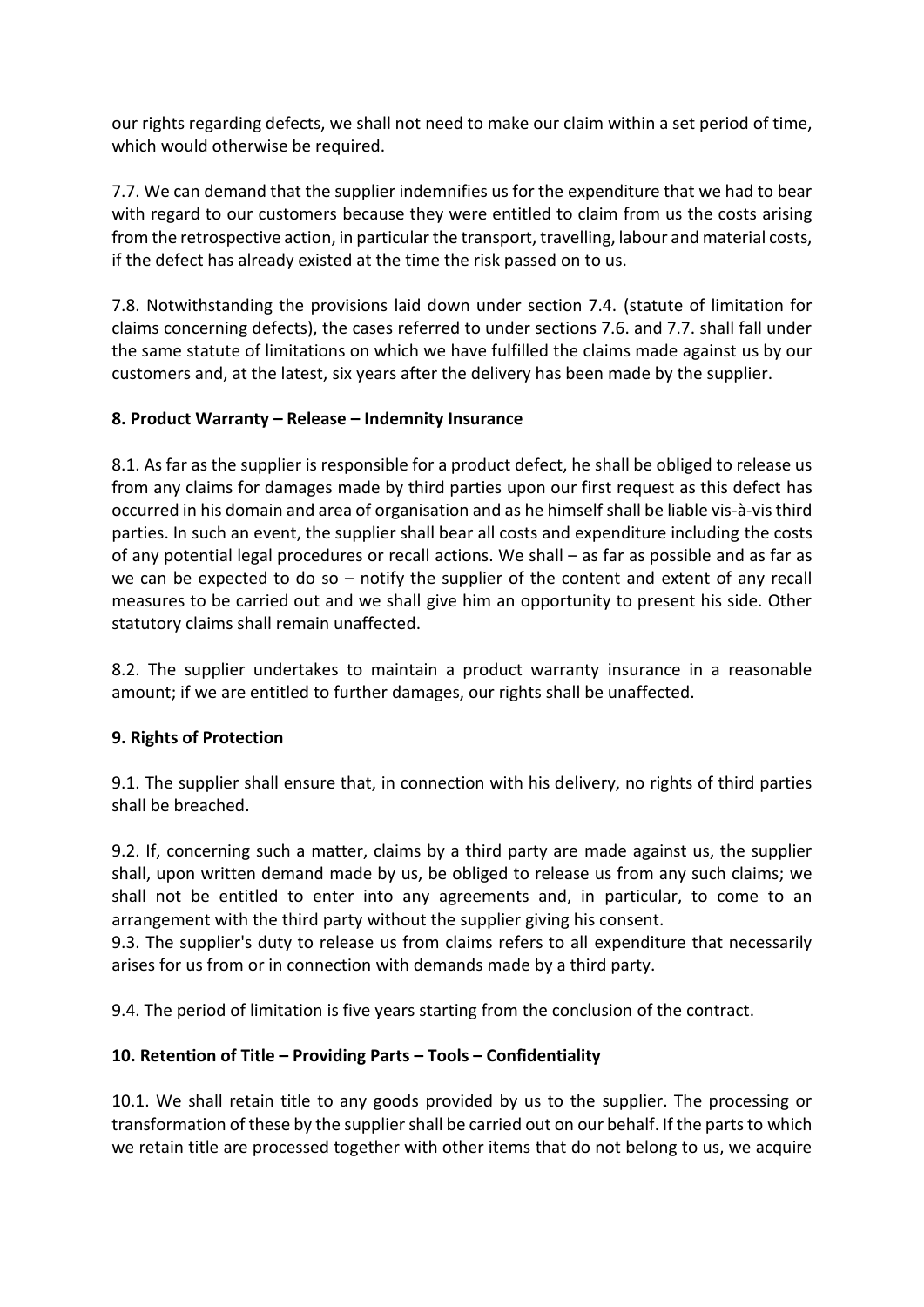co-ownership of these new parts in the proportion of the value of our parts (purchase price plus Sales Tax) to the other processed items at the time of processing.

10.2. If the item provided by us is inseparably mixed with other items that do not belong to us, we acquire co-ownership of this new item in the proportion of the value of the item to which we retain title (purchase price plus Sales Tax) to the other mixed items at the time of mixing. If the mixing is carried out in a way that the supplier's item is considered to be the main item, it is deemed to have been agreed that the supplier transfers co-ownership to us on a pro rata basis; the supplier shall keep sole or joint ownership on our behalf.

10.3. We shall retain title to tools; the supplier is obliged to use the tools exclusively for the production of the goods ordered by us. It is the duty of the supplier to insure the tools that belong to us against damage through fire, water and theft at his own expense and based on their original value. Simultaneously, the supplier shall assign to us at this point all compensation claims from this insurance; herewith we accept this assignment. The supplier shall be obliged to carry out all potential necessary maintenance and inspection work as well as all upkeep and repair work at his own cost and in good time. He shall notify us directly of any incidents; if, intentionally, he fails to do so, claims for damages shall remain unaffected.

10.4. The supplier is obliged to treat all images, drawings, calculations and other documents and information strictly confidentially. They may only be divulged to third parties with our explicit consent. The duty of confidentiality shall also apply after this contract has been completed; it will expire when and as far as the production knowledge included in these images, drawings, calculations and other documents has become general knowledge.

10.5. If the security rights, which are due to us according to section 10.1 and/or section 10.2, exceed the purchase price of all of our as yet unpaid for goods to which we retain title by more than 10 percent, we shall be obliged to release these security rights upon the supplier's request and according to our choice.

## **11. Jurisdiction – Place of Performance**

11.1. If the supplier is an independent trader, the place of jurisdiction shall be the place where our company has its registered offices; however, we shall also be entitled to sue the supplier before the courts that are responsible for the district in which the supplier has his place of business and/or residence.

11.2. The place of performance is the place where, in accordance with the order, the goods are to be delivered.

## **12. General Provisions**

12.1. If any provision of these conditions and of any further agreements entered into were to be or to become ineffective, invalid, illegal or unenforceable, the validity of the remaining provisions shall not be affected hereby.